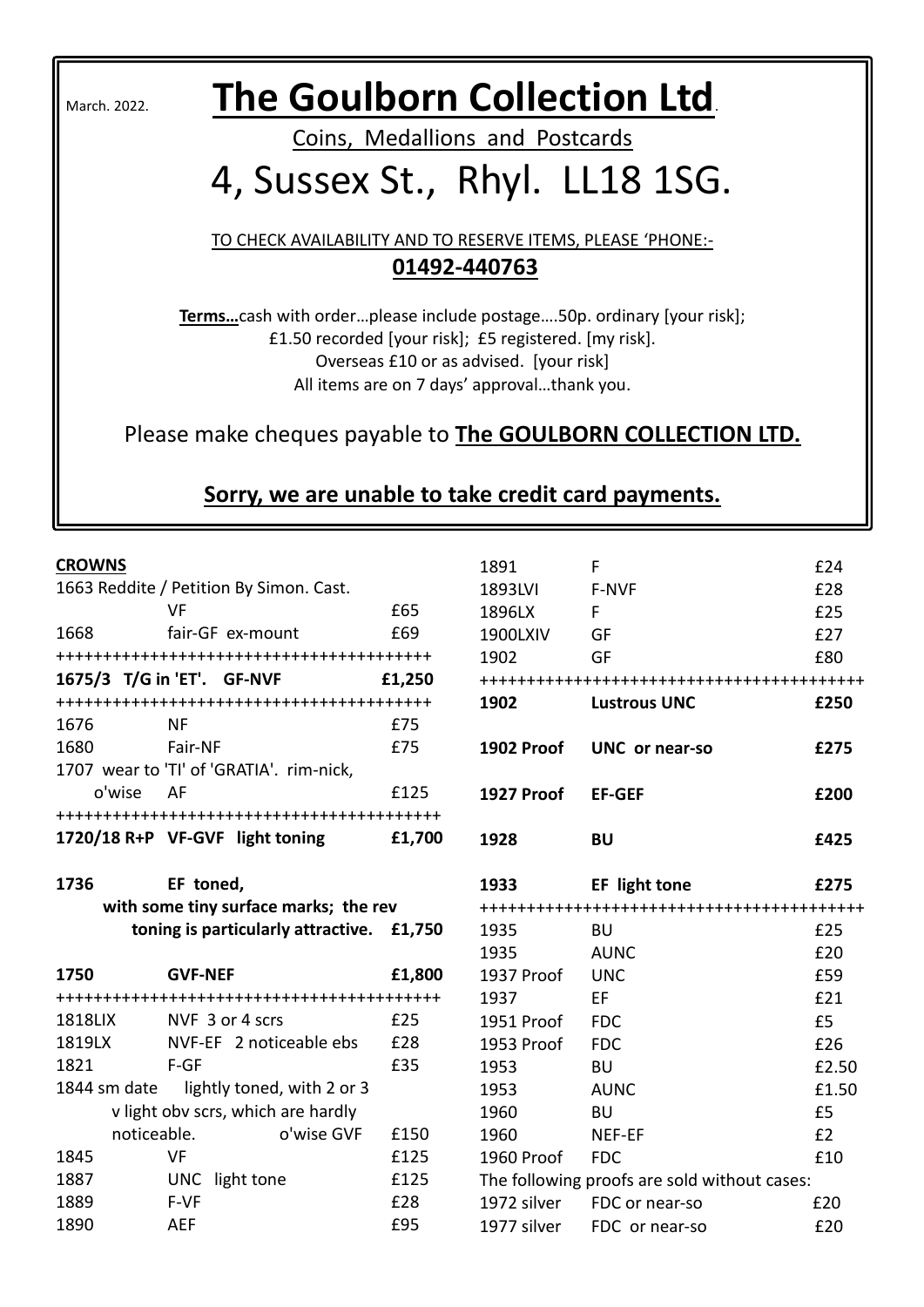|                        | <b>CROWNS cont.</b> sold without cases, cont:-    |        |
|------------------------|---------------------------------------------------|--------|
|                        | 1980 silver FDC or near-so                        | £20    |
| 1981 silver AFDC       |                                                   | £18    |
| <b>DOUBLE FLORINS.</b> |                                                   |        |
| 1887A <b>188</b>       | UNC toned                                         | £65    |
| 1887A                  | UNC toned rim-nick                                | £39    |
| 1888                   | Virt. BU,                                         |        |
|                        | with y minor oby surface marks                    | £110   |
| 1888 inv.1.<br>- F     |                                                   | £24    |
| 1889                   | NEF-EF some surface marks,                        |        |
|                        | tiny rim-nick                                     | £55    |
| 1889 inv. 1.           | <b>Lustrous NEF-EF</b>                            | £120   |
| Pattern Double Florin. |                                                   |        |
|                        | 1911 by Huth, and struck in iron.                 |        |
|                        | ESC rates as R5 - between 6 and 15                |        |
|                        | known. Some rusting, as often, o'wise $EF$ £1,150 |        |
|                        |                                                   |        |
| <b>HALFCROWNS.</b>     |                                                   |        |
|                        |                                                   |        |
| 1687 6/8               | F                                                 | f225   |
| 1687                   | Fair-F 'S D' on head.                             | £69    |
| 1698                   | '9' smoothed; sm scr to head,                     |        |
|                        | o'wise GVF                                        | f95    |
|                        |                                                   |        |
| 1708 plain.            | <b>EF toned</b>                                   | £695   |
| 1709                   | Fair-F toned                                      | £80    |
|                        |                                                   |        |
| 1746 Lima EF toned     |                                                   | £350   |
| 1816LH                 | <b>NEF</b>                                        | £125   |
| <b>1817LH</b>          | <b>Choice UNC toned</b>                           | £395   |
|                        |                                                   |        |
| 1817SH                 | <b>NF</b>                                         | £15    |
| 1820 GIV NF            |                                                   | £15    |
|                        |                                                   |        |
|                        | 1834 WW script. EF-GEF lightly toned £350         |        |
| 1836                   | UNC or near-so; dark tone £495                    |        |
| 1837                   | AVF toned                                         | £69    |
|                        |                                                   |        |
|                        | 1845/3 Spink cat states 'Extremely Rare', and     |        |
|                        | does no attribute values. ESC lists the           |        |
|                        | coin. but merely states 'R?'                      |        |
|                        | Our Specimen is EF-UNC or near-so                 | £1,500 |
|                        |                                                   |        |

| 1846               | Fair-NF                                              | £11         |
|--------------------|------------------------------------------------------|-------------|
| 1848 plain date    | F                                                    | £110        |
| 1849LD             | sm rim-nick, o'wise<br>GF G                          | £48         |
| 1849SD             | F seb                                                | £59         |
| 1874               | AF                                                   | f11         |
|                    |                                                      |             |
| 1875               | <b>BU</b> or near-so                                 | £495        |
| 1878               | <b>BU</b> or near-so                                 | £495        |
| 1881               | NVF                                                  | £25         |
|                    |                                                      |             |
| 1883               | <b>BU</b> or near-so                                 | £425        |
| 1883               | VF                                                   | £28         |
|                    |                                                      |             |
| 1884               | Lustrous UNC or near-so                              | f260        |
| 1886               | F                                                    | £13         |
|                    |                                                      |             |
| 1887YH             | NF-F                                                 | £12         |
| 1887JH             | UNC light tone                                       | £48         |
| 1891               | ΝF                                                   | £7          |
| 1893               | BU or near-so                                        | £125        |
|                    | 1895 a few sm obv surface marks, and a               |             |
|                    | scr in the field, from the edge of the               |             |
|                    | veil to 'B', o'wise UNC or near-so                   | £69         |
| 1896               | F                                                    | £9          |
| 1898               | F                                                    | £9          |
| 1899               | UNC light tone<br>GF                                 | £125        |
| 1902<br>1902 Proof | FDC or near-so                                       | £13<br>£195 |
|                    |                                                      |             |
| 1903               | NVF                                                  | £330        |
|                    |                                                      |             |
| 1904               | NF-F                                                 | £28         |
| 1905               | <b>F-GF</b>                                          | £375        |
| 1906               | F                                                    | £9          |
|                    |                                                      |             |
| 1906               | UNC or near-so; toned                                | £350        |
| 1909               | <b>Lustrous AUNC</b>                                 | £325        |
|                    |                                                      |             |
| 1910               | F                                                    | £9          |
| 1911               | BU with some attractive<br>olive toning to obv. £180 |             |
|                    |                                                      |             |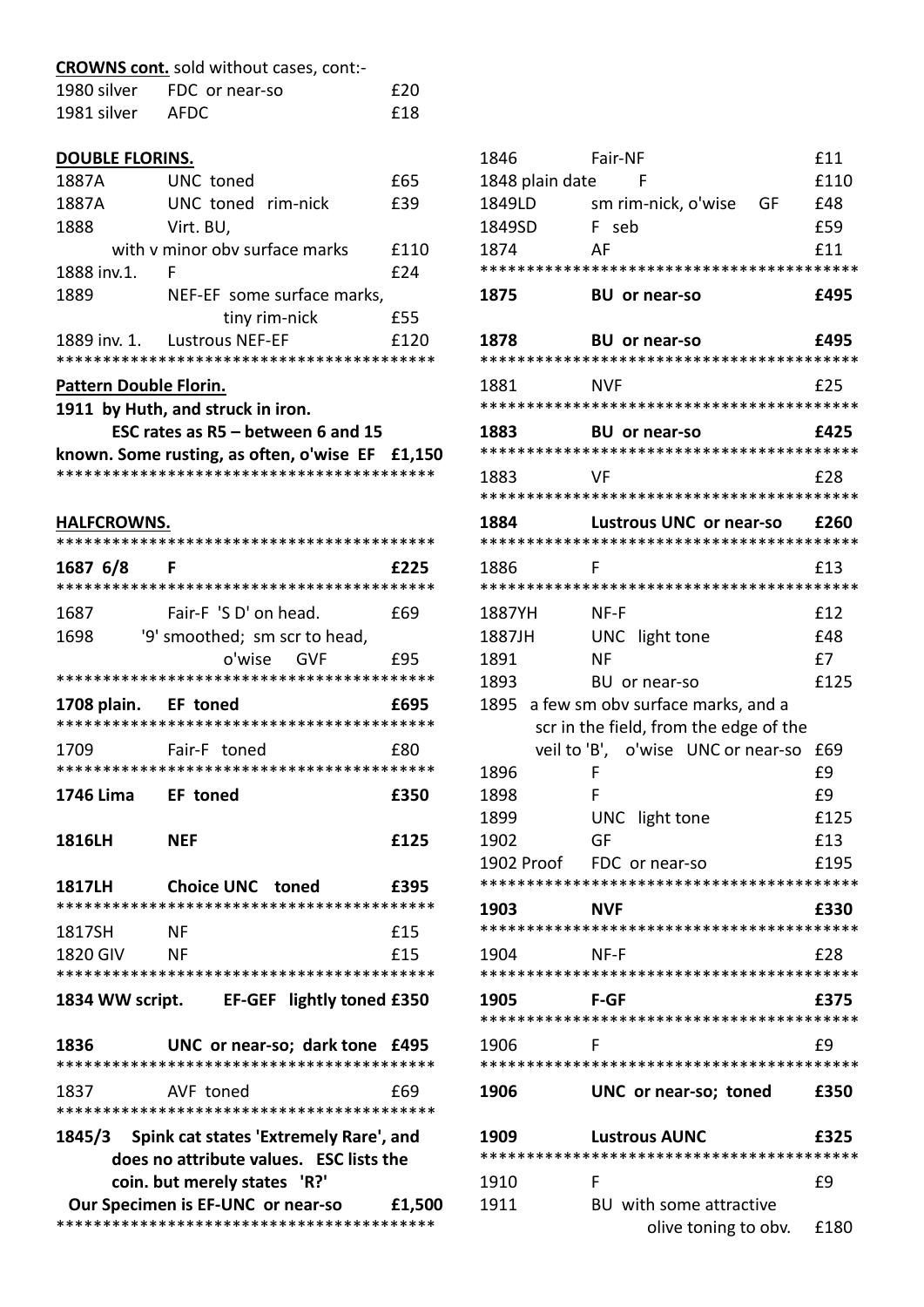#### **HALFCROWNS cont.**

|            | 1911 Proof FDC or near-so; toned £250 |       |
|------------|---------------------------------------|-------|
| 1912       | Lustrous UNC or near-so £120          |       |
| 1913       | Lustrous UNC-BU or near-so £175       |       |
| 1914       | <b>NEF-EF</b>                         | £20   |
| 1915-16    | BU or near-so<br>each                 | £55   |
| 1918       | NEF-EF                                | £15   |
| 1919       | $F-GF$                                | £9    |
| 1921       | <b>NEF</b>                            | £16   |
| 1923       | Lustrous AUNC-UNC                     | £32   |
| 1924       | BU or near-so                         | £125  |
| 1925       | F.                                    | £5    |
| 1925       | NVF-AVF                               | £24   |
| 1926ME     | <b>VF-GVF</b>                         | £16   |
| 1928       | EF                                    | £12   |
| 1929       | Lustrous UNC or near-so               | £25   |
| 1930       | F                                     | £6    |
| 1930       | <b>GVF-NEF</b>                        | £65   |
| 1931       | EF-GEF                                | £28   |
| 1932       | <b>UNC</b>                            | £48   |
| 1932       | <b>GVF</b>                            | £7    |
| 1933       | <b>Lustrous UNC</b>                   | £28   |
| 1934       | <b>NVF-VF</b>                         | £6    |
| 1935       | BU                                    | £28   |
| 1937       | BU                                    | £10   |
| 1938       | <b>Lustrous EF</b>                    | £9    |
| 1939       | BU or near-so                         | £10   |
| 1940       | BU or near-so                         | £12   |
| 1941       | <b>Lustrous UNC-BU</b>                | £10   |
| 1943       | Virt. BU                              | £9    |
| 1944-46    | <b>BU</b><br>each                     | £7    |
| 1947       | <b>Lustrous UNC</b>                   | £4    |
| 1938       | Lustrous UNC<br>or near-so            | £2.50 |
| 1949       | Lustrous UNC<br>or near-so            | £5.50 |
|            | 1950-51 Proof FDC or near-so<br>each  | £12   |
| 1953       | BU                                    | £2    |
| 1953 Proof | <b>FDC</b>                            | £9    |
| 1954       | <b>Lustrous UNC</b>                   | £12   |
| 1957       | BU                                    | £5    |
| 1959       | <b>Lustrous UNC</b>                   | £15   |
| 1961       | Virt, BU                              | E2    |
| 1962-63    | each<br>BU                            | £2.50 |
| 1965       | BU                                    | £2    |
| 1967       | <b>BU</b>                             | £1    |
|            |                                       |       |

## 1872 d145 F £14 1879 F £15 1879 42 arcs F  $659$ 1880 EF lustre; large scr on Queen's shoulder E55 1887JH Lustrous UNC £32 1887JH EF **£25** 1889 EF-BU the rev toning; the obv with 1 or 2 hairlines E85 1889 F f 59 1892 rev partially toned, o'wise F 620 1900 UNC-BU light tone to rev £115 1902 Lustrous UNC 6110 1903 VF toned £20 1904 AEF £120 1904 F or near-so 69 1905 F **E45** ¬¬¬¬¬¬¬¬¬¬¬¬¬¬¬¬¬¬¬¬¬¬¬¬¬¬¬¬¬¬¬¬¬¬¬¬¬¬¬¬¬ **1905 EF £650** ¬¬¬¬¬¬¬¬¬¬¬¬¬¬¬¬¬¬¬¬¬¬¬¬¬¬¬¬¬¬¬¬¬¬¬¬¬¬¬¬¬ 1906 NEF-EF light tone 645 1907 EF-UNC light tone £140 1910 BU or near-so e160 1911 BU or near-so **E120** 1912 F 6 1913 GF 67 1915 Lustrous UNC 635 1917 Virt. BU **£75** 1918 F-GF 6.50 1919 GVF-NEF light tone £15 1920 EF light tone **E18** 1922 BU or near-so £59 1923 NVF **£5** 1926 Lustrous UNC 695 1928 BU v light toning 625 1931 Virt, BU **£35** ¬¬¬¬¬¬¬¬¬¬¬¬¬¬¬¬¬¬¬¬¬¬¬¬¬¬¬¬¬¬¬¬¬¬¬¬¬¬¬¬¬ **1932 Lustrous UNC £395** ¬¬¬¬¬¬¬¬¬¬¬¬¬¬¬¬¬¬¬¬¬¬¬¬¬¬¬¬¬¬¬¬¬¬¬¬¬¬¬¬¬ 1933 BU or near-so £45 1935 BU £28 1936 BU **E24** 1937 Proof FDC Gem 620 1938 Lustrous UNC 622 1939 BU <u>E9</u> 1940 BU £12 1941 BU £10

1945-46 BU each £6 1947 BU <u>E6</u> 1950-51Proof FDC each £10 1953 Proof FDC 68 1953 BU £1

### **FLORINS.**

| 1862 | £200 |
|------|------|
|      |      |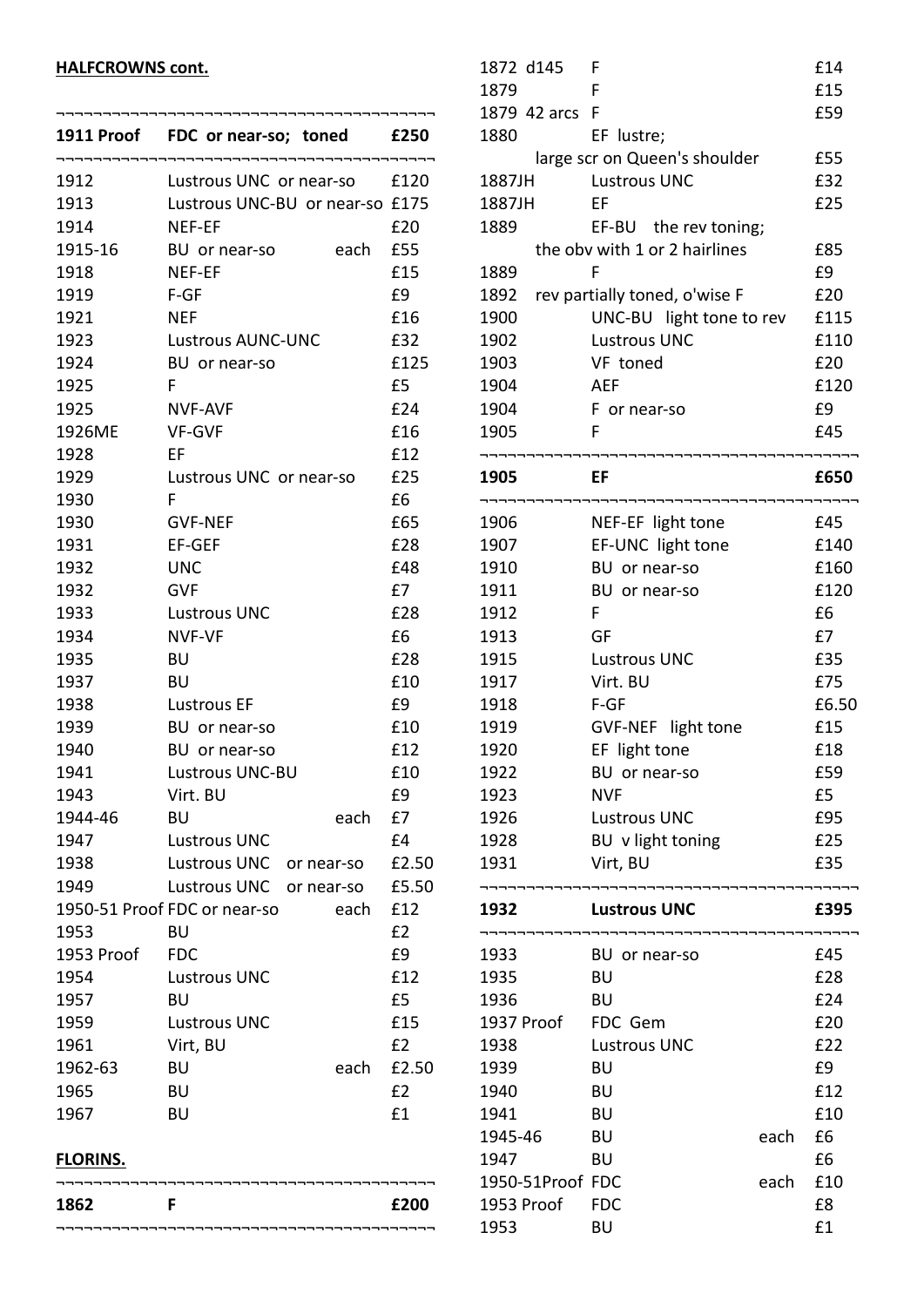### **FLORINS cont.**

| 1955-56 | BU | each £7 |     |
|---------|----|---------|-----|
| 1957    | BU |         | £35 |
| 1961    | BU |         | fб  |
| 1964-65 | BU | each £2 |     |
| 1966-67 | BU | each    | f1. |

#### **SHILLINGS.**

|                                    | \^^^^^^^^^^^^^^^^^^^^^^^                                    |                  |
|------------------------------------|-------------------------------------------------------------|------------------|
| 1685                               | VF light tone.                                              |                  |
|                                    | cleverly plugged on obv - hardly noticeable £160            |                  |
|                                    | 1697 1 <sup>st</sup> bust. EF lustre; crown at date smooth, |                  |
|                                    | as is the French emblem.                                    | £195             |
|                                    |                                                             |                  |
| 1711                               | F                                                           | £25              |
| 1722                               | F                                                           | £85              |
| <b>AAAAAAAAAAAA</b>                |                                                             |                  |
|                                    | 1736/5 NEF light tone                                       | £450             |
|                                    | 1737 3/5 Spink cat states that this exists,                 |                  |
|                                    | but does not attribute values.                              |                  |
|                                    | ESC does not list it. Our specimen is                       |                  |
|                                    | EF or near-so and lightly toned                             | £650             |
|                                    |                                                             |                  |
| 1746 Proof                         | <b>EF-UNC</b>                                               | £1,250           |
|                                    |                                                             |                  |
|                                    | 1758 EF peripheral tone £140                                |                  |
|                                    |                                                             |                  |
| 1819                               | <b>F-NVF</b>                                                | £11              |
|                                    | <b>^^^^^^^^^^^^^^^^^^^^^^^^^^^^^^^^^^^^</b>                 |                  |
|                                    | 1825 1st obv. NEF toned; obv surface mks £39                |                  |
| 1826                               | <b>Lustrous UNC</b>                                         | £125             |
|                                    | <b><i>AAAAAAAAAAAAAAAAAAAAAAAAAAAAAA</i></b>                | <b>\^^^^^^^^</b> |
| 1838                               | NF                                                          | £5               |
| 1839 2 $^{\mathsf{nd}}$ obv $\:$ F |                                                             | £13              |
|                                    |                                                             | <b>AAAAAAAA</b>  |
| 1842                               | <b>BU</b> or near-so                                        | £350             |
|                                    |                                                             |                  |
| 1849                               | GF                                                          | £24              |
|                                    |                                                             |                  |
| 1856                               | <b>GEF</b> light tone                                       | £165             |
| 1858/9                             | F ESC rates as R4.                                          | £150             |
| 1859                               | Lustrous UNC tiny rim-nick. £165                            |                  |
|                                    | 1870 d6 UNC or near-so; toned £240                          |                  |
|                                    |                                                             |                  |
| 1871 d44 NF-F                      |                                                             | £6               |
|                                    |                                                             |                  |

| 1872 d52        | UNC wonderful tone                |      | £240  |
|-----------------|-----------------------------------|------|-------|
|                 |                                   |      |       |
| 1873 d70        | F                                 |      | £6    |
| 1874 d10        | AF                                |      | £6    |
| 1881            | <b>NF</b>                         |      | £5.50 |
| 1884            | VF                                |      | £12   |
|                 |                                   |      |       |
|                 | 1887 JH Proof. slabbed NGC PF58   |      | £250  |
|                 |                                   |      |       |
| 1887JH          | EF-UNC                            |      | £15   |
|                 |                                   |      |       |
| 1888 plain date | <b>GVF</b>                        |      | £85   |
|                 |                                   |      |       |
| 1892            | F                                 |      | £3    |
| 1893 OH         | F                                 |      | £3    |
|                 | 1896 larger rose. AUNC light tone |      | £39   |
| 1897            | UNC dull tone                     |      | £39   |
| 1901            | F                                 |      | £3    |
| 1901            | NEF-EF light tone                 |      | £18   |
| 1902            | NEF-EF light tone                 |      | £16   |
| 1906            | EF-UNC                            |      | £65   |
| 1910            | BU or near-so                     |      | £65   |
| 1913            | F                                 |      | E4    |
| 1915            | EF                                |      | £12   |
| 1916            | UNC light tone                    |      | £18   |
| 1917            | EF light tone                     |      | £18   |
| 1920            | <b>VF</b>                         |      | £7    |
| 1922            | <b>Lustrous UNC</b>               |      | £39   |
| 1925            | F-VF                              |      | £4    |
| 1926 1st obv    | NEF-EF                            |      | £18   |
| 1928            | BU                                |      | £25   |
| 1929            | EF                                |      | £6    |
| 1932            | <b>UNC</b>                        |      | £16   |
| 1935            | Virt. BU                          |      | £16   |
| 1936            | <b>BU</b>                         |      | £15   |
| 1937 E+S        | <b>BU</b>                         | each | £7    |
| 1937S Proof     | FDC Gem                           |      | £15   |
| 1937E Proof     | UNC light tone                    |      | £13   |
| 1939E+S         | <b>BU</b>                         | each | £7    |
| 1940E+S         | Virt. BU                          | each | £8    |
| 1941S           | UNC lustre                        |      | £5    |
| 1945S           | <b>Lustrous UNC</b>               |      | £3    |
| 1946E+S         | <b>BU</b>                         | each | £4    |
|                 | 1950E+S Proof FDC or near-so      | each | £7    |
| 1950E+S         | <b>UNC</b>                        | each | £6    |
|                 | 1951E+S Proof FDC or near-so      | each | £8    |
|                 | 1953E+S Proof FDC or near-so      | each | £6    |
| 1953E           | BU                                |      | £1    |
| 1954E+S         | BU                                | each | £4    |
| 1955E           | BU                                |      | £4    |
| 1956S           | BU                                |      | £7    |
|                 |                                   |      |       |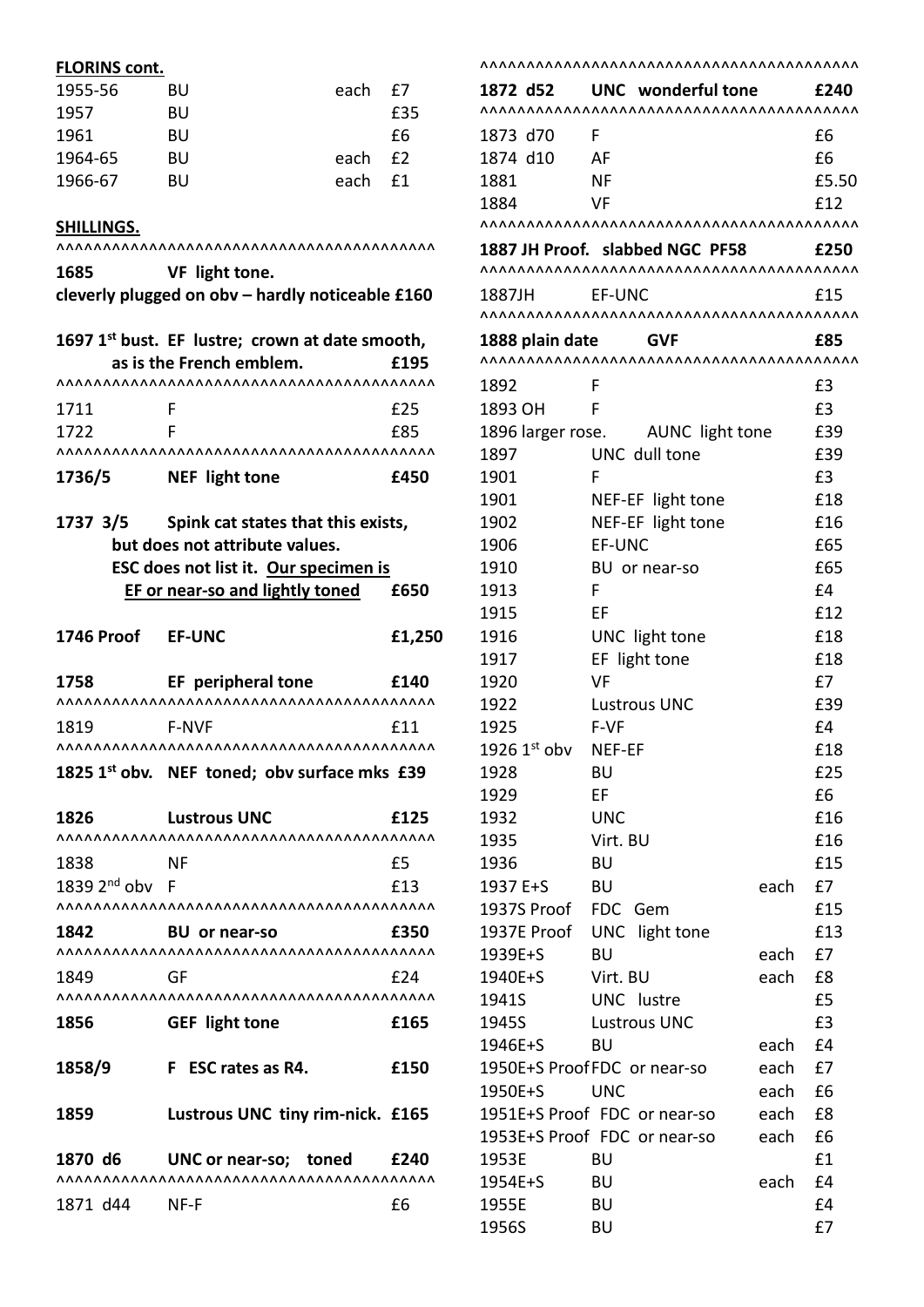| SHILLINGS. cont.                                                                                                                                                                                                                |                                  |           |
|---------------------------------------------------------------------------------------------------------------------------------------------------------------------------------------------------------------------------------|----------------------------------|-----------|
| 1958S                                                                                                                                                                                                                           | BU                               | £2        |
| 1959E                                                                                                                                                                                                                           | BU                               | £3        |
| 1959S                                                                                                                                                                                                                           | <b>Lustrous UNC</b>              | £15       |
| 1960                                                                                                                                                                                                                            | BU                               | £3        |
| 1962S                                                                                                                                                                                                                           | BU                               | E2        |
| 1965S                                                                                                                                                                                                                           | <b>BU</b>                        | £1.50     |
|                                                                                                                                                                                                                                 |                                  |           |
| SIXPENCES.                                                                                                                                                                                                                      |                                  |           |
| 1743 roses VF light tone                                                                                                                                                                                                        |                                  | £65       |
| 1787                                                                                                                                                                                                                            | <b>GVF</b>                       | £25       |
|                                                                                                                                                                                                                                 |                                  | £95       |
| 1818                                                                                                                                                                                                                            | <b>EF-AUNC</b>                   |           |
|                                                                                                                                                                                                                                 |                                  |           |
| 1824                                                                                                                                                                                                                            | <b>EF-GEF</b>                    | £165      |
|                                                                                                                                                                                                                                 |                                  |           |
| 1827 — 1827 — 1827 — 1827 — 1827 — 1827 — 1828 — 1828 — 1828 — 1828 — 1828 — 1828 — 1828 — 1828 — 1828 — 1828 — 1828 — 1828 — 1828 — 1828 — 1828 — 1828 — 1828 — 1828 — 1828 — 1828 — 1828 — 1828 — 1828 — 1828 — 1828 — 1828 — | NVF-VF                           | £85       |
|                                                                                                                                                                                                                                 |                                  |           |
| 1831 slabbed NGC MS64.                                                                                                                                                                                                          |                                  |           |
|                                                                                                                                                                                                                                 | a most attractive example.       |           |
|                                                                                                                                                                                                                                 | <b>Choice UNC</b>                | £240      |
|                                                                                                                                                                                                                                 |                                  |           |
| <b>1834LD</b>                                                                                                                                                                                                                   | <b>EF-AUNC</b> light tone        | £145      |
|                                                                                                                                                                                                                                 |                                  |           |
| 1837                                                                                                                                                                                                                            | NF                               | £15       |
|                                                                                                                                                                                                                                 |                                  |           |
| 1846 — 184                                                                                                                                                                                                                      | BU or near-so                    | £250      |
|                                                                                                                                                                                                                                 |                                  |           |
| 1859                                                                                                                                                                                                                            | F                                | £9        |
| 1873 d20                                                                                                                                                                                                                        | F                                | £7        |
|                                                                                                                                                                                                                                 |                                  |           |
| 1880                                                                                                                                                                                                                            | UNC with very attractive toning  | £130      |
|                                                                                                                                                                                                                                 |                                  |           |
|                                                                                                                                                                                                                                 | 1883 a few obv hairlines, o'wise |           |
|                                                                                                                                                                                                                                 | <b>BU</b> or near-so             | £85       |
|                                                                                                                                                                                                                                 |                                  |           |
| 1886                                                                                                                                                                                                                            | lightly toned, with additional   |           |
|                                                                                                                                                                                                                                 | peripheral tone to rev, o'wise   |           |
|                                                                                                                                                                                                                                 | <b>BU</b> or near-so             | £125      |
|                                                                                                                                                                                                                                 |                                  |           |
|                                                                                                                                                                                                                                 |                                  |           |
| 1887YH                                                                                                                                                                                                                          | EF light tone                    | £48       |
| 1887JH wreath                                                                                                                                                                                                                   | UNC toned                        | £20       |
| 1888                                                                                                                                                                                                                            | F                                | £3.50     |
| 1889                                                                                                                                                                                                                            | F<br>ex-mount                    | £2.50     |
| 1890                                                                                                                                                                                                                            |                                  | £50       |
| 1893                                                                                                                                                                                                                            | UNc light tone<br>VF-NEF cleaned | £5        |
|                                                                                                                                                                                                                                 | each                             |           |
| 1895-96                                                                                                                                                                                                                         | ΝF                               | £2.50     |
| 1895                                                                                                                                                                                                                            | BU                               | £65       |
| 1899                                                                                                                                                                                                                            | NF                               | £2.50     |
| 1901                                                                                                                                                                                                                            | UNC light tone                   | £24       |
| 1902                                                                                                                                                                                                                            | Virt. BU                         | £35       |
| 1903<br>1905                                                                                                                                                                                                                    | F<br>EF light tone               | £5<br>£45 |

| 1906       | <b>Lustrous UNC-BU</b>        |      |             |
|------------|-------------------------------|------|-------------|
|            | with a central rev tone-patch |      | £50         |
| 1909       | F                             |      | £4          |
| 1909       | Lustrous UNC-Virt. BU         |      | £50         |
| 1910       | <b>Lustrous UNC-BU</b>        |      | £45         |
| 1911       | BU or near-so                 |      | £32         |
| 1911 Proof | FDC or near-so                |      | £80         |
| 1912       | F                             |      | £3          |
| 1912       | BU or near-so                 |      | £59         |
| 1913       | EF or near-so                 |      | £39         |
| 1914       | UNC golden tone               |      | £25         |
| 1915       | <b>NVF</b>                    |      | £2.50       |
| 1918       | GF-VF                         |      | £3          |
| 1918       | <b>Lustrous AUNC</b>          |      | £22         |
| 1923       | <b>BU</b>                     |      | £65         |
| 1923       | GVF-EF                        |      | £12         |
| 1924       | UNC-BU                        |      | £25         |
| 1926ME     | EF                            |      | £18         |
| 1927       | UNC light tone to rev         |      | £20         |
| 1928       | <b>Lustrous UNC</b>           |      | £15         |
| 1930-31    | EF sl tone                    | each | £6          |
| 1932       | GVF-EF                        |      | £4          |
| 1933       | EF                            |      | £6          |
| 1935       | <b>Lustrous UNC</b>           |      | £12         |
| 1936       | BU                            |      | £12         |
| 1937 Proof | <b>FDC</b>                    |      | £12         |
| 1938       | BU                            |      | £12         |
| 1939       | <b>BU</b>                     |      | £7          |
| 1940       | <b>BU</b>                     |      | £10         |
| 1941       | BU                            |      | £7          |
|            |                               |      |             |
| 1944-46    | BU                            | each | £3<br>£5    |
| 1947       | BU                            |      |             |
| 1949       | <b>BU</b>                     |      | £6.50<br>£6 |
| 1950 Proof | FDC or near-so                |      |             |
| 1950-51    | BU                            | each | £6          |
| 1951 Proof | FDC or near-so                |      | £7          |
| 1952       | BU or near-so                 |      | £110        |
|            |                               |      |             |
| 1953 Proof | AFDC                          |      | £5          |
| 1953       | <b>BU</b>                     |      | £1          |
| 1955-56    | BU                            | each | £2          |
| 1957       | BU                            |      | £1          |
| 1958       | <b>BU</b>                     |      | £7.50       |
| 1959       | BU                            |      | £1          |
| 1962       | <b>BU</b>                     |      | £1          |
| 1964       | <b>BU</b>                     |      | .75         |
| 1965       | BU                            |      | .50         |
|            |                               |      |             |
|            |                               |      |             |
|            |                               |      |             |
|            |                               |      |             |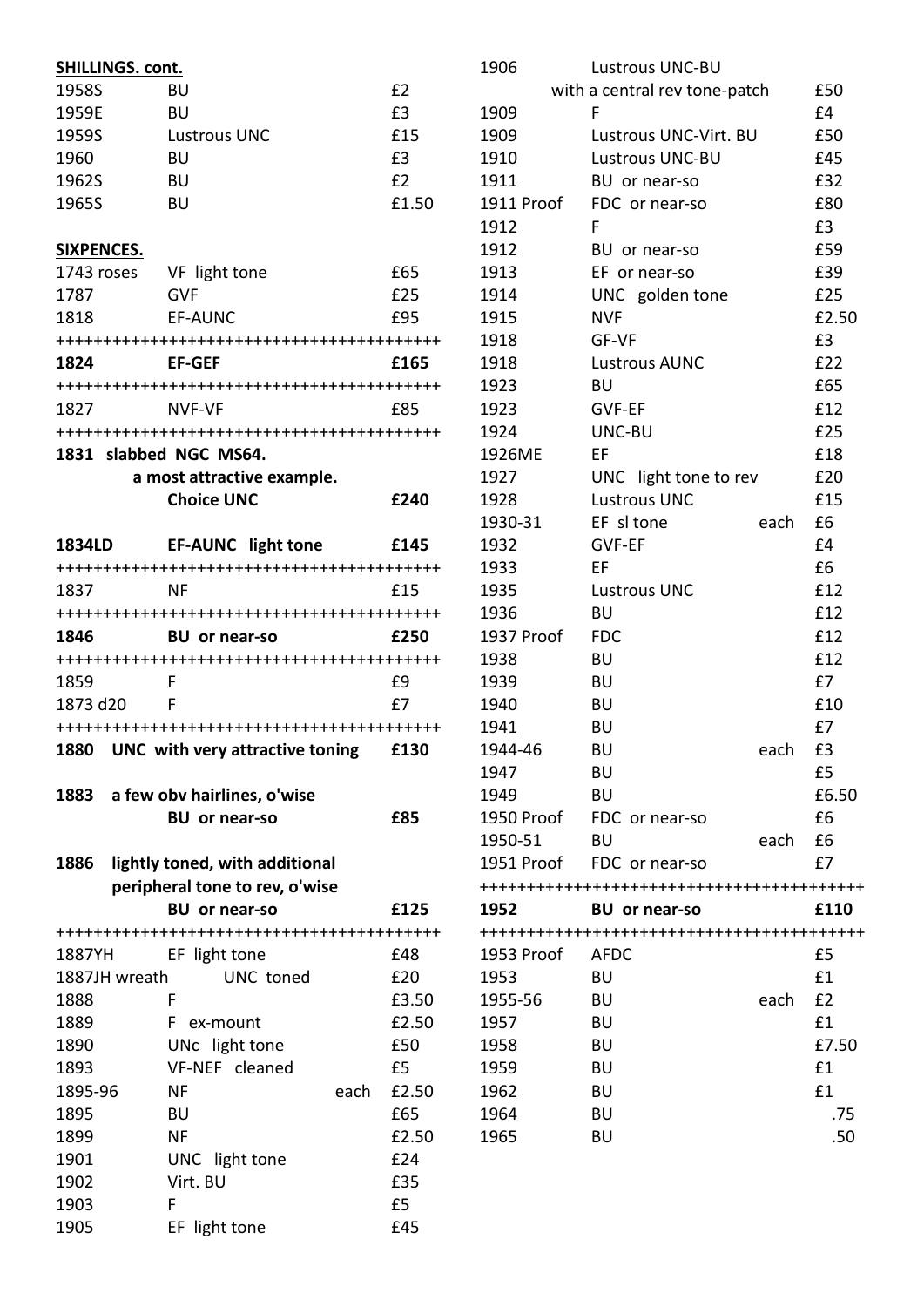| <b>GROATS.</b>             |                                            |      |       |
|----------------------------|--------------------------------------------|------|-------|
| 1836                       | <b>Lustrous AUNC</b>                       |      | £45   |
| 1838                       | BU                                         |      | £69   |
| 1841                       | <b>Lustrous AUNC</b>                       |      | £95   |
| 1854                       | Virt. UNC light tone                       |      | £65   |
| 1888                       | UNC light tone                             |      | £85   |
|                            |                                            |      |       |
| <b>SILVER THREEPENCES.</b> |                                            |      |       |
| 1859                       | AUNC light tone                            |      | £65   |
|                            |                                            |      |       |
| 1860                       | <b>UNC</b> light tone                      |      | £120  |
|                            |                                            |      |       |
|                            | 1862 error. single stop for colon on obv.  |      |       |
|                            | AUNC toned                                 |      | £95   |
| 1873                       | <b>UNC</b>                                 |      |       |
|                            | toned obv, with bright rev.                |      | £65   |
| 1879                       | UNc toned                                  |      | £75   |
| 1883                       | AUNC light tone                            |      | £45   |
| 1885                       | Lustrous UNC or near-so                    |      | £45   |
| 1886                       | <b>BU</b> Gem                              |      | £80   |
| 1887JH                     | UNC toned                                  |      | £15   |
| 1889                       | UNC toned                                  |      | £35   |
|                            |                                            |      |       |
| 1893 JH                    | EF-GEF toned                               |      | £105  |
|                            |                                            |      |       |
| 1897                       | UNC light tone                             |      | £25   |
| 1898                       | <b>BU</b> Gem                              |      | £45   |
| 1900-01                    | BU or near-so                              | each | £25   |
| 1902                       | UNC light tone                             |      | £14   |
| 1903                       | <b>GF-NVF</b>                              |      | £2.50 |
|                            | 1908 toning a little uneven on obv, o'wise |      |       |
|                            | UNC or near-so                             |      | £35   |
| 1912                       | Lustrous UNC or near-so                    |      | £12   |
| 1913                       | NEF toned                                  |      | £4.50 |
| 1915                       | BU                                         |      | £22   |
| 1917                       | <b>AUNC</b>                                |      | £7    |
| 1918                       | EF-GEF light tone                          |      | £4    |
| 1920                       | EF-AUNC                                    |      | £6.50 |
| 1921                       | <b>Lustrous UNC</b>                        |      | £15   |
| 1922                       | EF-UNC                                     |      | £25   |
| 1926ME                     | EF                                         |      | £5    |
| 1931-32                    | EF                                         | each | £2    |
| 1933                       | <b>BU</b>                                  |      | £5    |
| 1935-36                    | <b>BU</b>                                  | each | £5    |
| 1937                       | BU                                         |      | £4    |
| 1942                       | <b>NVF</b>                                 |      | £1    |
| 1943                       | <b>NVF</b>                                 |      | £3    |
| <b>BRASS THREEPENCES.</b>  |                                            |      |       |
| 1937 proof                 | FDC or near-so                             |      | £13   |
| 1937                       | <b>BU</b>                                  |      | £2.50 |
| 1938                       | BU                                         |      | £17   |
|                            |                                            |      |       |

| 1939       | <b>Lustrous UNC</b>           |      | £20   |
|------------|-------------------------------|------|-------|
| 1940       | rev spot, o'wise Lustrous UNC |      | £11   |
| 1941-43    | BU                            | each | £5    |
| 1944       | BU                            |      | £7    |
| 1945       | BU                            |      | £14   |
| 1946       | F                             |      | £5    |
| 1948       | BU                            |      | £50   |
| 1949       | F                             |      | £6    |
|            | 1950-51 Proof FDC or near-so. | each | £23   |
| 1952       | BU                            |      | £6    |
| 1953       | BU                            |      | £1    |
| 1953 Proof | <b>FDC</b>                    |      | £6    |
| 1954       | BU                            |      | £4    |
| 1955-56    | BU                            | each | £5    |
| 1958       | BU                            |      | £7.50 |
| 1959       | BU<br>or near-so              |      | £3    |
| 1960       | BU                            |      | £2    |
| 1961       | BU                            |      | £1.50 |
|            |                               |      |       |

## **MAUNDY SETS.**

| 1880 | BU or near-so.                           |  |
|------|------------------------------------------|--|
|      | In original dated case-of-issue. The box |  |
|      | is in very good condition, but sadly,    |  |
|      | I could not protect it from one of my    |  |
|      | marauding dogs. It is now chewed at      |  |
|      | one end, but still opens.<br>£325        |  |
|      |                                          |  |
| 1910 | UNC very evenly toned<br>£215            |  |
|      |                                          |  |

#### **Maundy Oddments.**

| 4d.        |                            |     |
|------------|----------------------------|-----|
| 1846       | <b>AUNC</b> toned          | £45 |
| 1851       | UNC or near-so; toned      | £28 |
| 1852       | GEF light tone             | £45 |
| 1862       | <b>AUNC</b> toned          | £26 |
| 1875       | NEF light tone             | £20 |
| 1883       | EF sl toning               | £22 |
| 1894       | UNC or near-so; light tone | £28 |
| 1904       | UNC light tone             | £24 |
| 1937       | <b>Lustrous UNC</b>        | £24 |
|            |                            |     |
| <u>3d.</u> |                            |     |
| 1893       | UNC toned                  | £28 |
| 1897       | UNC toned                  | £28 |
| 1914       | AUNC toned                 | £30 |
|            |                            |     |

## **2d.**

|      | Charles II undated.<br>VF light tone  | £45. |
|------|---------------------------------------|------|
| 1822 | NEF-EF light tone                     | £25  |
| 1831 | oby hairline, o'wise Lustrous UNC £28 |      |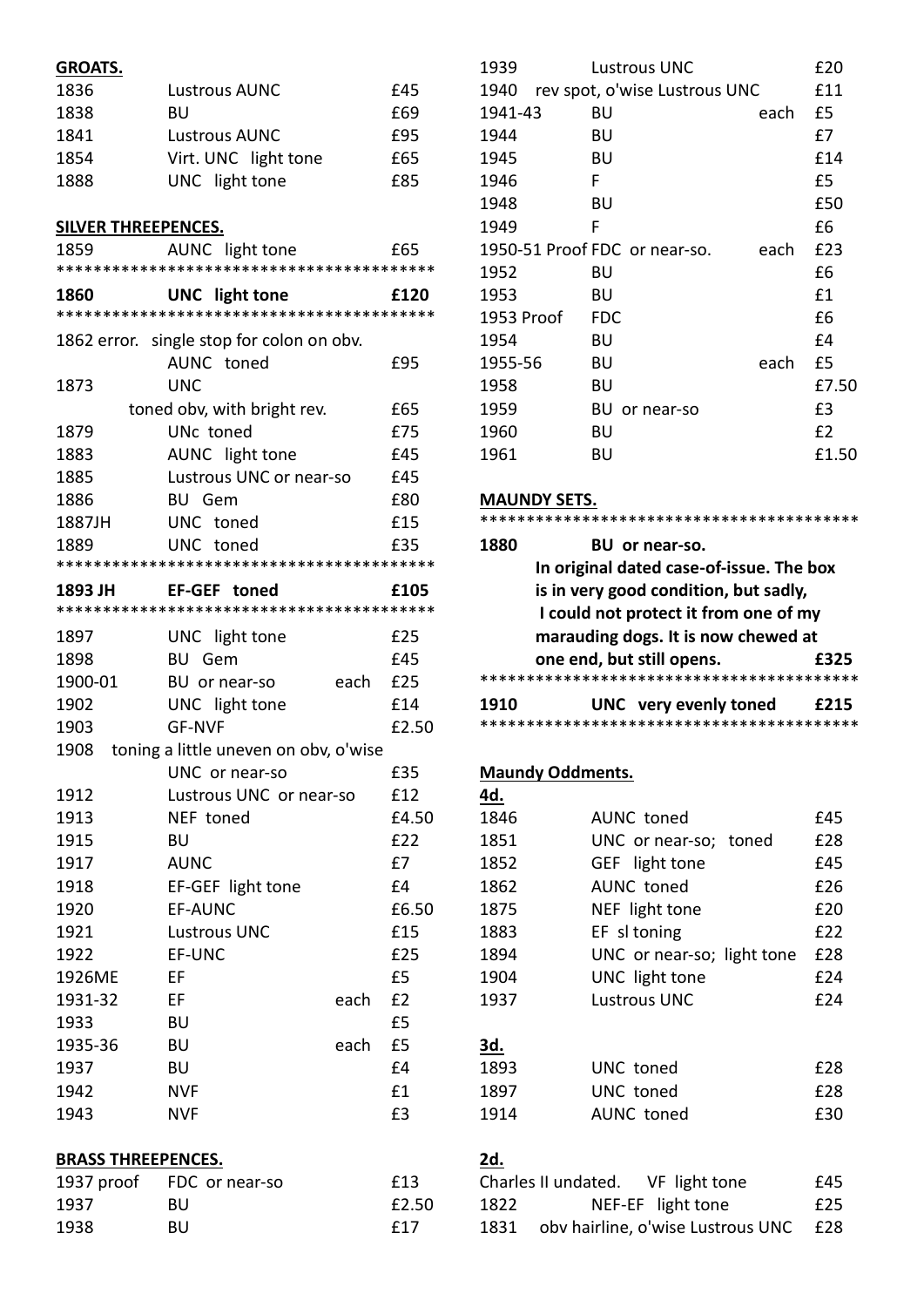| <b>Maundy Oddments cont.</b> |                                            |                            |      | Henry V.           |                 |                                                            |                                              |      |
|------------------------------|--------------------------------------------|----------------------------|------|--------------------|-----------------|------------------------------------------------------------|----------------------------------------------|------|
| 2d. cont.                    |                                            |                            |      | S-1783 1d.         |                 | Durham. class D/G mule.                                    |                                              |      |
| 1839                         | <b>AUNC Lustrous UNC</b>                   |                            | £25  |                    |                 |                                                            | Fair-F                                       | £48  |
| 1846                         | EF light tone                              |                            | £35  | S-1791 1d.         |                 | York.                                                      | $F-GF$                                       | £175 |
| 1847                         | EF toned                                   |                            | £32  |                    |                 |                                                            |                                              |      |
| 1853                         | AUNC-UNC                                   |                            | £35  | <b>Henry VII.</b>  |                 |                                                            |                                              |      |
| 1872                         | EF-GEF                                     |                            | £22  | S-2258 4d.         |                 | 1505-9                                                     | GF                                           | £195 |
| 1911 Proof                   | UNC toned                                  |                            | £45  |                    |                 |                                                            |                                              |      |
| 1925                         | AUNC light tone                            |                            | £22  | <b>Henry VIII.</b> |                 |                                                            |                                              |      |
| 1937 Proof                   | UNC light tone                             |                            | £25  |                    | S-2337E 4d.     | 1526-44                                                    | <b>AVF</b>                                   | £250 |
|                              |                                            |                            |      |                    |                 | S-2352 1d. Durham. 1526                                    | GF                                           | £55  |
| <u>1d.</u>                   |                                            |                            |      |                    |                 |                                                            |                                              |      |
| 1743                         | EF light tone                              |                            | £35  | Elizabeth I.       |                 |                                                            |                                              |      |
| 1758                         | EF-GEF                                     |                            | £36  | S-2556 4d.         |                 |                                                            | 1560-1; $2nd$ issue; good portrait.          |      |
| 1792                         |                                            |                            | £39  |                    |                 |                                                            | F-VF                                         | £195 |
|                              | EF toned; sm edge-bite                     |                            |      |                    |                 |                                                            |                                              |      |
| 1866                         | EF                                         |                            | £22  | S-2558 1d.         |                 | c1560                                                      | <b>GF-NVF</b>                                | £75  |
| 1871                         | AUNC light tone                            |                            | £26  | S-2572 6d.         |                 | 1578/7                                                     | NVF-GF                                       | £150 |
| 1892                         | UNC or near-so; light tone                 |                            | £26  |                    | S-2578B 6d.     | 1594/3                                                     | GF                                           | £55  |
| 1937 Proof                   | UNC some toning                            |                            | £25  | S-2579 2d.         |                 |                                                            | F                                            | £39  |
|                              |                                            |                            |      |                    |                 |                                                            |                                              |      |
| <b>HAMMERED.</b>             |                                            |                            |      | James I.           |                 |                                                            |                                              |      |
| Ireland.                     |                                            |                            |      | $S-2655$ 1/-       |                 | 1606-7                                                     | GF                                           | £110 |
| Edward I.                    |                                            |                            |      | S-2657 6d.         |                 | 1604                                                       | Fair-F                                       | £25  |
| S-6249 1d.                   | Waterford.                                 | <b>NVF</b>                 | £110 | S-2658 6d.         |                 | 1607                                                       | AF-F                                         | £45  |
|                              |                                            |                            |      |                    |                 |                                                            |                                              |      |
| <b>Henry VIII.</b>           |                                            |                            |      | Charles I.         |                 |                                                            |                                              |      |
| S-6488 4d.                   |                                            | AF                         | £260 |                    | S-2773? 2/6d.   |                                                            | F                                            | £65  |
|                              |                                            |                            |      |                    |                 |                                                            |                                              |      |
| France.                      |                                            |                            |      |                    |                 |                                                            |                                              |      |
| <b>Phillip Augustus.</b>     |                                            |                            |      |                    |                 |                                                            | <b>Grading of Copper &amp; Bronze Coins.</b> |      |
| Denier Ar.                   | 1180-1223                                  | Fair                       | £30  |                    |                 |                                                            |                                              |      |
|                              |                                            |                            |      |                    |                 | <b>UNC Lustre</b> - significantly greater lustre           |                                              |      |
| England.                     |                                            |                            |      |                    |                 | than 'traces'                                              |                                              |      |
|                              |                                            |                            |      |                    |                 |                                                            | UNC Lustrous - very substantial lustre, but  |      |
| Henry II.                    |                                            |                            |      |                    |                 | falling short of full-lustre.                              |                                              |      |
| S-1344 1d.                   | London                                     | $F-GF$                     | £50  |                    |                 |                                                            |                                              |      |
| S-1344 1d.                   | Winchester                                 | F.                         | £45  |                    |                 |                                                            |                                              |      |
| S-1345 1d.                   | London.                                    | <b>GF-NVF</b>              | £125 |                    | Cartwheel 2d.   |                                                            |                                              |      |
|                              |                                            |                            |      | 1797               |                 | GF usual edge-bumps.                                       |                                              | £18  |
| <u>John.</u>                 |                                            |                            |      | 1797               |                 | some sm obv surface marks,                                 |                                              |      |
| S-1351 1d.                   | Lincoln.                                   | <b>GF-NVF</b>              | £135 |                    | o'wise VF       |                                                            |                                              | £50  |
| S-1356A 1d.                  | London.                                    | $F-GF$                     | £35  | 1797               |                 | sm obv scr & v.sm eb, o'wise                               |                                              |      |
|                              |                                            |                            |      |                    |                 |                                                            | EF light tone, with underlying lustre £85    |      |
| Edward I.                    |                                            |                            |      |                    |                 | 1797 2 or 3 obv carbon spots, o'wise                       |                                              |      |
| S-1429 1d.                   | York. class 36/2 mule. NEF                 |                            | £95  |                    |                 | EF with subdued lustre                                     |                                              | £115 |
|                              |                                            |                            |      |                    |                 |                                                            |                                              |      |
| <b>Edward III.</b>           |                                            |                            |      |                    | THREEHALFPENCE. |                                                            |                                              |      |
|                              |                                            |                            |      |                    |                 | <b>VF</b>                                                  |                                              | £15  |
|                              |                                            |                            |      |                    |                 |                                                            |                                              |      |
|                              | S-1544 1d. Florin coinage. London. class 2 |                            |      | 1835/4             |                 |                                                            |                                              |      |
|                              |                                            | <b>NVF</b>                 | £65  | 1838               |                 | EF lustre                                                  |                                              | £30  |
| S-1581 2d.                   | York.                                      | VF-NVF with full-flan £160 |      | 1843               |                 | 1 or 2 hairlines; some peripheral<br>toning. Lustrous AUNC |                                              | £55  |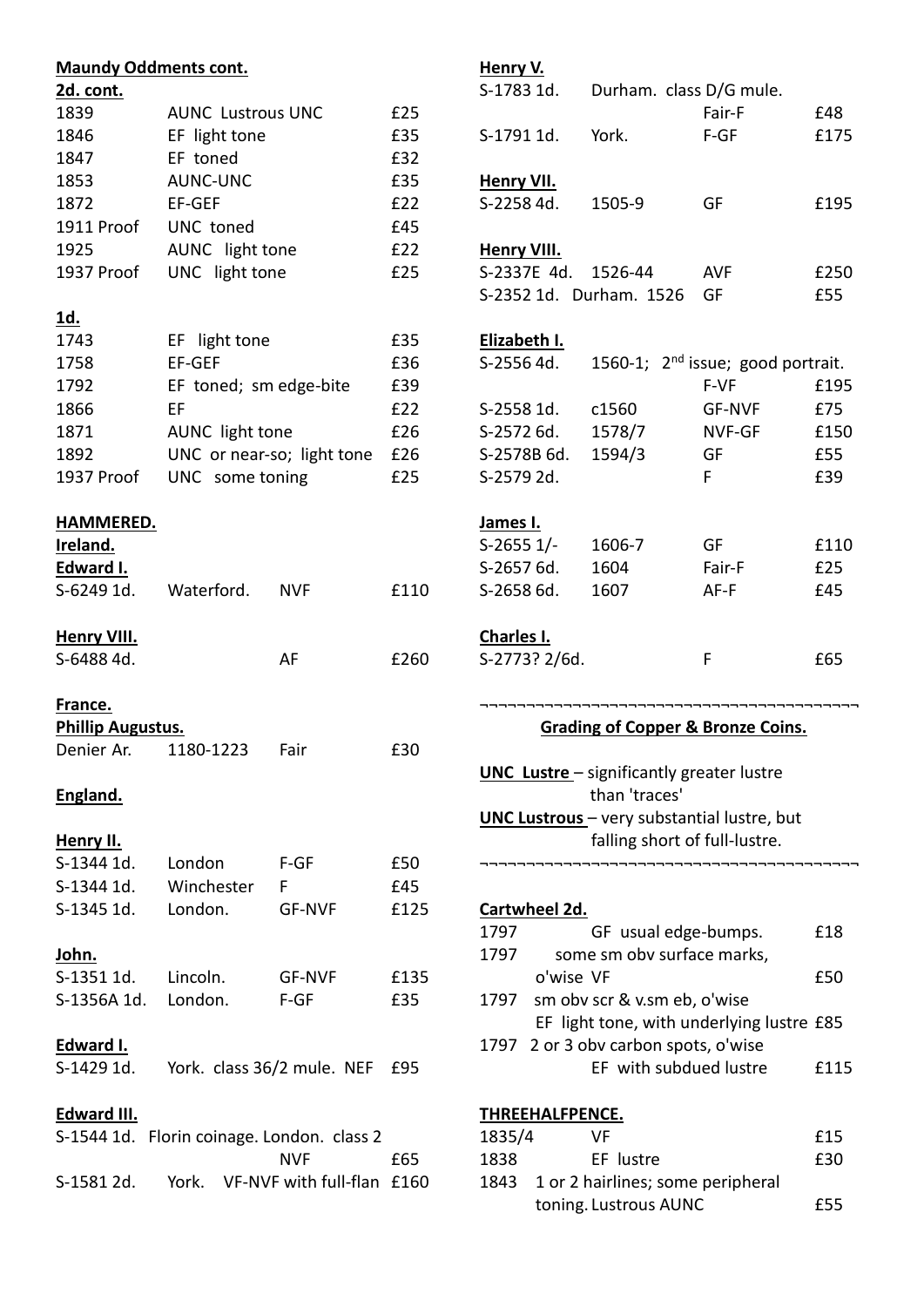#### **PENNIES.**

1806 AUNC choc-toned; the odd spot £85 ^^^^^^^^^^^^^^^^^^^^^^^^^^^^^^^^^^^^^^^^^

| 1806 choc-toned, with underlying lustre; |      |
|------------------------------------------|------|
| the odd spot on rev, o'wise Choice UNC   | £145 |

#### **1825 EF light tone, with underlying lustre. £195**

**1826 plain saltire. Choice UNC toned £225** ^^^^^^^^^^^^^^^^^^^^^^^^^^^^^^^^^^^^^^^^^

| 1826           |         | VF-GVF possibly cleaned   | £28 |
|----------------|---------|---------------------------|-----|
| 1827           | Fair    |                           | £75 |
| 1827           | Fair-NF |                           | £85 |
| 1831.W.W       | NF-F    |                           | £11 |
| 1831 W.W       | F       |                           | £75 |
| 1831 no WW NVF |         |                           | £35 |
| 1841 no colon. |         | EF with lustre-traces £75 |     |
|                |         |                           |     |

**1848/7 UNC or near-so; lustre £110**

**1851 OT EF light tone, with lustre-traces £125**

| ,,,,,,,,,,,,,,,,,    | \^^^^^^^^^^^^^^^^^^^^^                         |      |
|----------------------|------------------------------------------------|------|
| 1853 OT              | NF-F                                           | £5   |
| 1854 OT              | UNC lightly toned, with lustre £89             |      |
| 1855 PT              | <b>NF</b>                                      | £4   |
| 1856 PT              | AF-F sm obv spot                               | £39  |
| 1857 PT              | VF                                             | £12  |
| 1858 OT              | AEF lustre-traces                              | £45  |
| 1860 N/sideways N. F |                                                | £75  |
| 1861 F32             | Gen EF with lustre-traces, but                 |      |
|                      | a number of hairlines, particularly            |      |
| on rev.              |                                                | £39  |
| 1862                 | EF lustre                                      | £35  |
| 1863                 | EF-GEF toned                                   | £59  |
|                      |                                                |      |
| 1863 open 3. Fair    |                                                | £165 |
|                      |                                                |      |
| 1864 upper serif.    | – AF                                           | £18  |
|                      |                                                |      |
| 1865                 | EF toned                                       | £125 |
|                      | 1868 EF toned, with underlying lustre.         | £180 |
|                      |                                                |      |
| 1869                 | Poor                                           | £9   |
|                      |                                                |      |
|                      | 1870 steely tone, with 2 or 3 minute rev spots |      |
|                      | o'wise UNC or near-so                          | £250 |
| 1872                 | <b>EF-AUNC lustre</b>                          | £180 |
|                      |                                                |      |

1875H F **£22** 

^^^^^^^^^^^^^^^^^^^^^^^^^^^^^^^^^^^^^^^^^ **1877 AUNC lustre £95** ^^^^^^^^^^^^^^^^^^^^^^^^^^^^^^^^^^^^^^^^^ 1878 F **E3** 1887 EF-UNC toned with lustre-traces £39 1889 2 or 3 obv spots and a little uneven toning to rev, o'wise Lustrous UNC-Virt. BU £59 1890 the odd rev spot, with a little obv toning, o'wise Lustrous AUNC £39 1891 AUNC-UNC lustre 659 1893/2 F-GF **£32** 1895 Lustrous UNC £39 ^^^^^^^^^^^^^^^^^^^^^^^^^^^^^^^^^^^^^^^^^ **1895 2mm. UNC with lustre. £775 1897 dot. AUNC subdued lustre £950** ^^^^^^^^^^^^^^^^^^^^^^^^^^^^^^^^^^^^^^^^^ 1897 BU or near-so £50 1899 tiny obv spot, o'wise BU or near-so £48 1902 LT AUNC light tone, with lustre-traces £85 ^^^^^^^^^^^^^^^^^^^^^^^^^^^^^^^^^^^^^^^^^ **1904 BU or near-so £115** ^^^^^^^^^^^^^^^^^^^^^^^^^^^^^^^^^^^^^^^^^ 1907 1 or 2 hairlines, o'wise Lustrous UNC £55 1908 Virt. BU £69 1909 UNC lustre **E59** 1910 AUNC lustre £32 1912H AUNC-UNC some lustre £55 1913 BU or near-so £55 1917 Lustrous AUNC-UNC £25 1918 Virt. BU **£28** ^^^^^^^^^^^^^^^^^^^^^^^^^^^^^^^^^^^^^^^^ **1918 KN UNC toned, with lustre-traces £550**  ^^^^^^^^^^^^^^^^^^^^^^^^^^^^^^^^^^^^^^^^^ 1919 KN F-GF 63 1921 Lustrous UNC-Virt. BU £24 1927 Lustrous UNC-Virt BU £18 1928-29 BU or near-so each £22 1930 Lustrous UNC 615 1934 MT UNC with sl peripheral toning £69 1935 BU £10 1936 BU <u>E9</u> 1937 Proof FDC or near-so **E13** 1938 BU <u>6</u>6 1939 BU £12 1944 MT UNC £13 1945 MT UNC £10 1946 MT UNC £6.50 1950 Proof FDC or near-so **E28** 1950 Lustrous UNC 632 1951 BU £50

1951 Proof UNC 635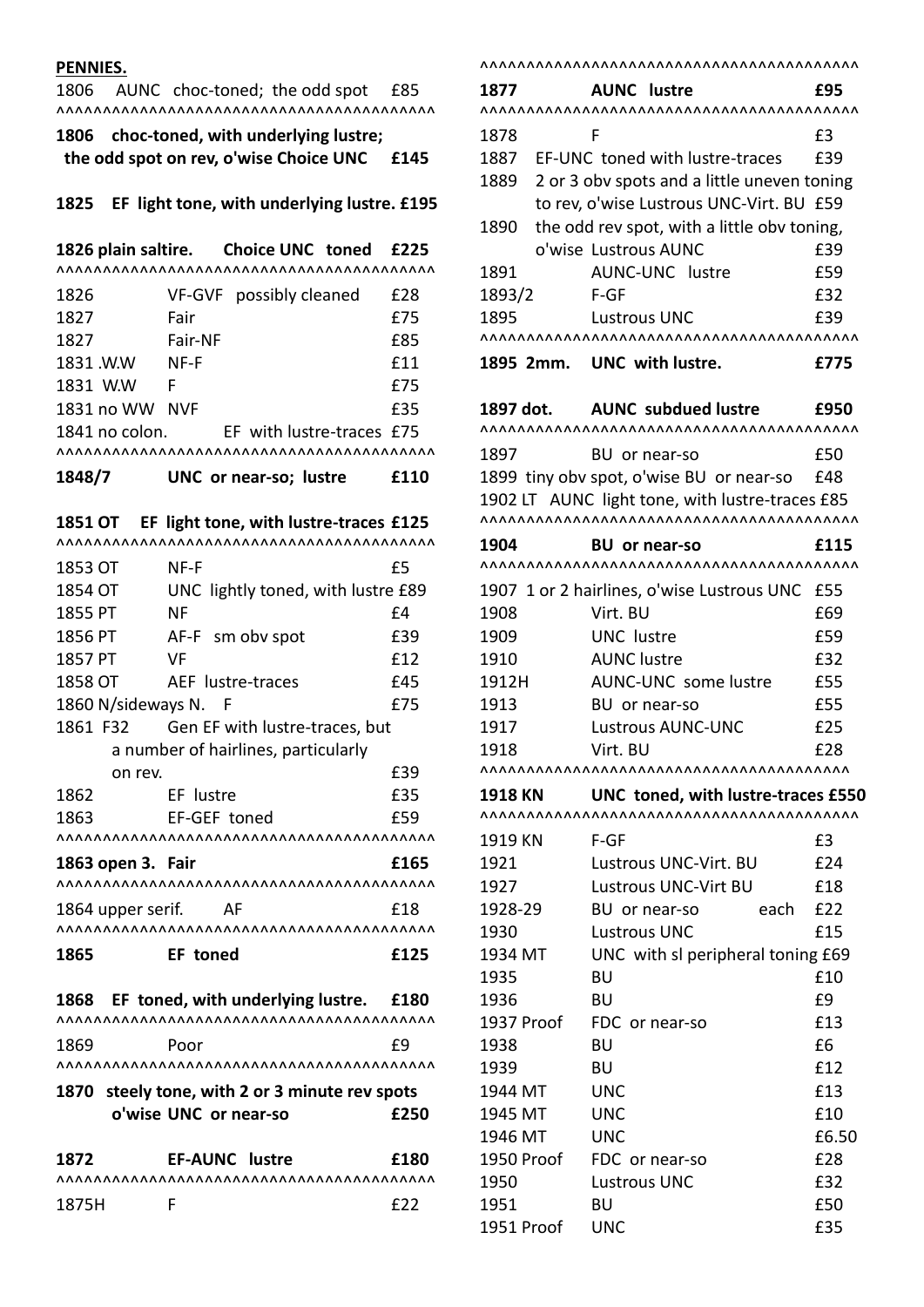| PENNIES. cont. |                                               |      |       |
|----------------|-----------------------------------------------|------|-------|
| 1953 Proof     | UNC.                                          |      | £11   |
|                | 1953 sl rev toning-streak, o'wise Virt. BU    |      | £4    |
| 1964-66        | BU                                            | each | .50   |
|                |                                               |      |       |
| HALFPENNIES.   |                                               |      |       |
| 1692? tin      | Fair                                          |      | £25   |
|                | 1694 unbarred 'A's in 'Britannia' and 'Maria' |      |       |
|                | Fair                                          |      | £25   |
| 1694           | Fair-NF                                       |      | £25   |
| 1697           | Fair                                          |      | £15   |
| 1699           | Fair-NF                                       |      | £20   |
| 1701           | AF                                            |      | £20   |
| 1720           | NF                                            |      | £18   |
| 1722           | Fair                                          |      | £5    |
| 1736           | NF pitted                                     |      | f4    |
| 1738           | ΝF                                            |      | £6.50 |
|                |                                               |      |       |

#### **1745 unbarred 'A's in 'Britannia' – not recorded in Spink cat.**

|                        | VF-EF a little verd on rev             | £125  |
|------------------------|----------------------------------------|-------|
| 1770                   | VF                                     | £45   |
| 1799                   | UNC toned                              | £55   |
| 1826                   | VF-NEF toned,                          |       |
|                        | with lustre-traces on rev              | £35   |
| 1831                   | <b>GF-NVF</b>                          | £14   |
|                        | 1837 a few minor surface marks, o'wise |       |
|                        | NEF with lustre-traces                 | £45   |
| 1841                   | EF lustre                              | £35   |
| 1846                   | F                                      | £9    |
| 1853                   | NEF-EF light tone                      | £15   |
| 1854                   | UNC or near-so; toned,                 |       |
|                        | with underlying lustre                 | £45   |
| 1855                   | EF toned, with 2 sm rim-nicks £39      |       |
| 1858/6                 | UNC or near-so; light tone,            |       |
|                        | with lustre-traces                     | £48   |
| 1860                   | Lustrous UNC; possibly cleaned         | £20   |
| 1862                   | GVF dark tone                          | £3    |
| 1865/3                 | $F-GF$                                 | £22   |
|                        | 1874H surface marks, o'wise EF toned   | £35   |
| 1876H                  | AF                                     | E2    |
| 1887                   | EF lustre-traces                       | £25   |
| 1890                   | <b>Lustrous UNC</b>                    | £75   |
| 1891                   | BU or near-so                          | £85   |
| 1902 LT slabbed CGS 82 |                                        | £280  |
|                        |                                        |       |
| 1904                   | EF lustre-traces                       | £35   |
| 1908                   | <b>AUNC</b> lustre                     | £32   |
| 1911                   | <b>EF-AUNC</b>                         | £5.50 |
| 1917                   | Lustrous UNC or near-so                | £32   |

| 1919             | BU or near-so                   | £32   |
|------------------|---------------------------------|-------|
| 1934             | <b>BU Gem</b>                   | £45   |
| 1925             | EF with underlying lustre       |       |
|                  | and toning, particularly on obv | £4    |
| 1933             | BU or near-so                   | £25   |
| 1935             | Virt. BU                        | £17   |
| 1936             | EF lustre                       | £2.50 |
| 1937             | Virt. BU                        | £4    |
| 1942             | BU                              | £5    |
| 1944             | Lustrous UNC-BU                 | £4    |
| 1945             | BU                              | £5    |
| 1948             | <b>Lustrous UNC</b>             | £5    |
| 1950 Proof       | obv band-marks,                 |       |
|                  | o'wise FDC or near-so           | £6    |
| 1951 Proof       | <b>Lustrous UNC</b>             | £5    |
| 1951             | BU                              | £12   |
| 1952             | BU                              | £6    |
| 1958             | BU                              | £1    |
| 1960             | BU                              | £1    |
| 1967 wide rim BU |                                 | £1.50 |
| 1970 Proof       | FDC or near-so                  | £2    |

#### **FARTHINGS.**

| 1673 no obv stop. NF-F |                                                  |      | £65   |
|------------------------|--------------------------------------------------|------|-------|
| 1674-75                | Fair                                             | each | £3.50 |
| 1694                   | Fair-F                                           |      | £15   |
| 1720                   | NF                                               |      | £9    |
| 1724                   | AF-F                                             |      | £18   |
| 1737 sm date NF-F      |                                                  |      | £8    |
| 1746                   | NF-F                                             |      | £4    |
| 1749                   | NF-F                                             |      | £9    |
| 1775                   | F-NVF                                            |      | £20   |
| 1799                   | UNC toned, with lustre                           |      | £55   |
| 1821-22                | UNC toned, with lustre. each £75                 |      |       |
| $1826$ $1st$ obv. F-GF |                                                  |      | £2.50 |
|                        | 1826 2 <sup>nd</sup> obv EF toned; tiny rim-nick |      | £28   |
| 1829                   | EF lustre                                        |      | £39   |
| 1831                   | EF dark tone, with lustre-traces £32             |      |       |
| 1834                   | UNC toned, with lustre-traces £69                |      |       |
| 1835                   | F                                                |      | E2    |
| 1837                   | AEF toned                                        |      | £35   |
|                        | 1843 a few minor obv surface marks, o'wise       |      |       |
|                        | <b>GEF lustre</b>                                |      | £25   |
| 1845                   | VF                                               |      | £5    |
| 1851                   | VF                                               |      | £12   |
| 1853                   | - VF                                             |      | £3    |
| 1856 WW incuse. F-GF   |                                                  |      | £3    |
| 1857                   | F                                                |      | £1.75 |
| 1860BB                 | <b>Lustrous AUNC</b>                             |      | £35   |
| 1861                   | VF toned                                         |      | £2    |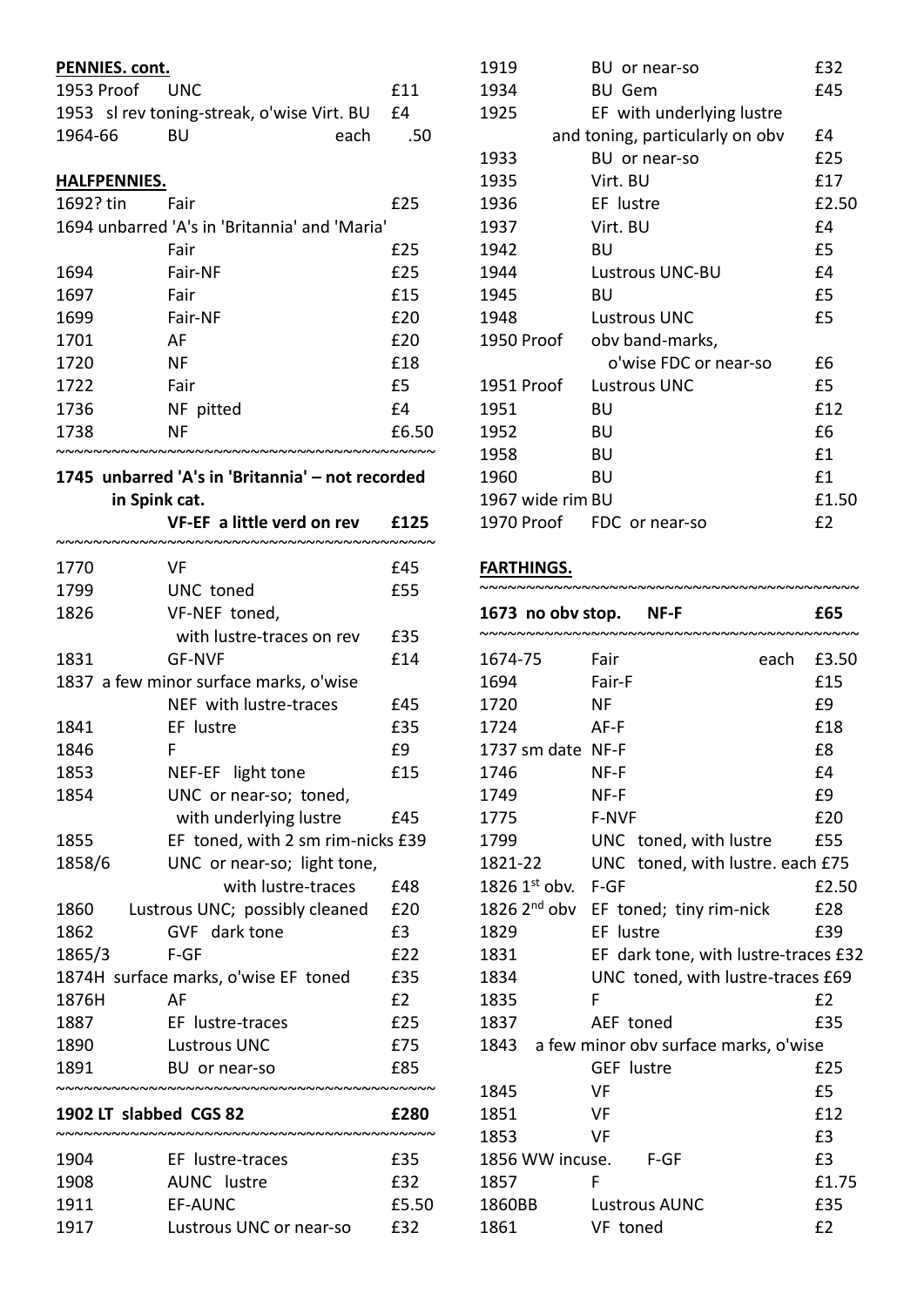## **FARTHINGS cont.**

| 1864 serif | <b>GVF-EF</b>                         |      | £15   |
|------------|---------------------------------------|------|-------|
|            | 1865 large 8. Lustrous UNC or near-so |      | £75   |
| 1866       | <b>Lustrous UNC</b>                   |      | £95   |
| 1867       | NEF toned                             |      | £12   |
| 1869       | NEF toned                             |      | £28   |
| 1872       | VF-EF toned                           |      | £11   |
| 1875H      | EF-GEF toned, with                    |      |       |
|            | traces of lustre                      |      | £20   |
| 1881       | NEF-EF toned                          |      | £16   |
| 1883       | EF with some lustre                   |      | £50   |
| 1885-86    | <b>Lustrous UNC</b>                   | each | £24   |
| 1891       | <b>Lustrous UNC</b>                   |      | £27   |
| 1896       | <b>GEF-AUNC lustre</b>                |      | £12   |
|            | 1901 MT sm obv spot, o'wise UNC       |      | £7    |
| 1902 MT    | <b>AUNC-UNC</b>                       |      | £6    |
| 1905-06 MT | UNC                                   | each | £8    |
| 1908 MT    | <b>UNC</b>                            |      | £9    |
| 1917 MT    | <b>UNC</b>                            |      | £6    |
| 1920       | <b>Lustrous EF-UNC</b>                |      | £4    |
| 1924       | <b>Lustrous UNC</b>                   |      | £6    |
| 1932       | BU                                    |      | £7    |
| 1939       | BU                                    |      | £4    |
| 1940-41    | Lustrous UNC-Virt. BU each            |      | £1.50 |
| 1945       | Virt. BU                              |      | £1.50 |
|            | 1950-51 Proof FDC or near-so          | each | £6    |
| 1950-52    | BU                                    | each | E2    |
| 1954-55    | BU                                    | each | £2    |

## **FRACTIONAL FARTHINGS.**

| . .<br>۰.<br>w<br>. .<br>٠ |  |
|----------------------------|--|
|                            |  |

| 1839 | EF lustre                      | £25 |
|------|--------------------------------|-----|
| 1844 | Lustrous UNC-BU or near-so £36 |     |
| 1844 | EF-UNC light tone              | f11 |
| 1847 | Lustrous UNC                   | £69 |

## **Third.**

| 1827 | slabbed. CGS82. | <b>Choice UNC</b> | £150  |
|------|-----------------|-------------------|-------|
| 1844 | Lustrous UNC    |                   | £240  |
| 1884 | F-GF            |                   | £2.50 |
| 1885 | VF              |                   | £3    |
| 1902 | Lustrous UNC    |                   | £25   |
| 1913 | Lustrous AUNC   |                   | f22   |

## **DECIMAL.**

|                          | Gold – Alderney.                                   |            |            |        |
|--------------------------|----------------------------------------------------|------------|------------|--------|
| 2010 -                   | £5.<br>William & Kate Engagement.                  |            |            |        |
|                          | Proof FDC in case-of-issue.                        |            |            | £3,800 |
|                          |                                                    |            |            |        |
| <b>Proof Sets.</b>       |                                                    |            |            |        |
|                          | 2008 silver. £1-1p.                                |            |            |        |
|                          | comprising the old and revised designs.            |            |            |        |
|                          | In case-of-issue. FDC                              |            |            | £100   |
|                          |                                                    |            |            |        |
| 2013                     | Premium, in case-of-issue.                         |            | <b>FDC</b> | £150   |
| 2014                     | Premium, in case-of-issue.                         |            | <b>FDC</b> | £150   |
| 2015                     | Premium, in case-of-issue                          |            | <b>FDC</b> | £150   |
| Year Sets.               |                                                    |            |            |        |
|                          | 2009 in original folder                            | BU         |            | £350   |
|                          |                                                    |            |            |        |
|                          | <b>Silver Proof £5-piece.</b>                      |            |            |        |
| 1990                     | Queen Mother.                                      | <b>FDC</b> |            | £20    |
| 1996                     | Queen's 70 <sup>th</sup> birthday FDC              |            |            | £20    |
| 1999                     |                                                    | <b>FDC</b> |            | £20    |
| 2004                     | <b>Cordial Entente</b>                             | AFDC-FDC   |            | £20    |
| 2007                     | Queen's 60 <sup>th</sup>                           |            |            |        |
|                          | <b>Wedding Anniversary FDC</b>                     |            |            | £20    |
|                          |                                                    |            |            |        |
|                          | Silver Proof £5-pieces, in case of issue.          |            |            |        |
| 1990                     | Queen Mother                                       | <b>FDC</b> |            | £22    |
| 1993                     | Coronation 40 <sup>th</sup>                        |            |            |        |
|                          | Anniversary.                                       | <b>FDC</b> |            | £22    |
|                          |                                                    |            |            |        |
| <u>£5 piece.</u><br>2013 | Coronation 60 <sup>th</sup> Anniversary, in sealed |            |            |        |
|                          | presentation folder                                | BU         |            | £9     |
|                          |                                                    |            |            |        |
| <u>£2 Set.</u>           |                                                    |            |            |        |
|                          | 1989 silver Piedfort 2-coin set in case-of-issue.  |            |            |        |
|                          |                                                    | Proof FDC  |            | £175   |
|                          |                                                    |            |            |        |
| <u>£2 pieces.</u>        |                                                    |            |            |        |
| 1994                     | <b>Bank of England</b>                             | BU         | £14        |        |
| 1995                     | Dove                                               | BU         | £12        |        |
| 2011                     | King James Bible                                   | BU         | £12        |        |
|                          | 2011-13 definitive                                 | BU         | £11 each   |        |
| 2013                     | Underground                                        | BU         | £13        |        |
| 2015                     | Magna Carta.                                       | BU         | £14        |        |
| 2020                     | Mayflower                                          | BU         | £14        |        |
| 2022                     | F.A. Cup.                                          | BU         | £15        |        |
|                          |                                                    |            |            |        |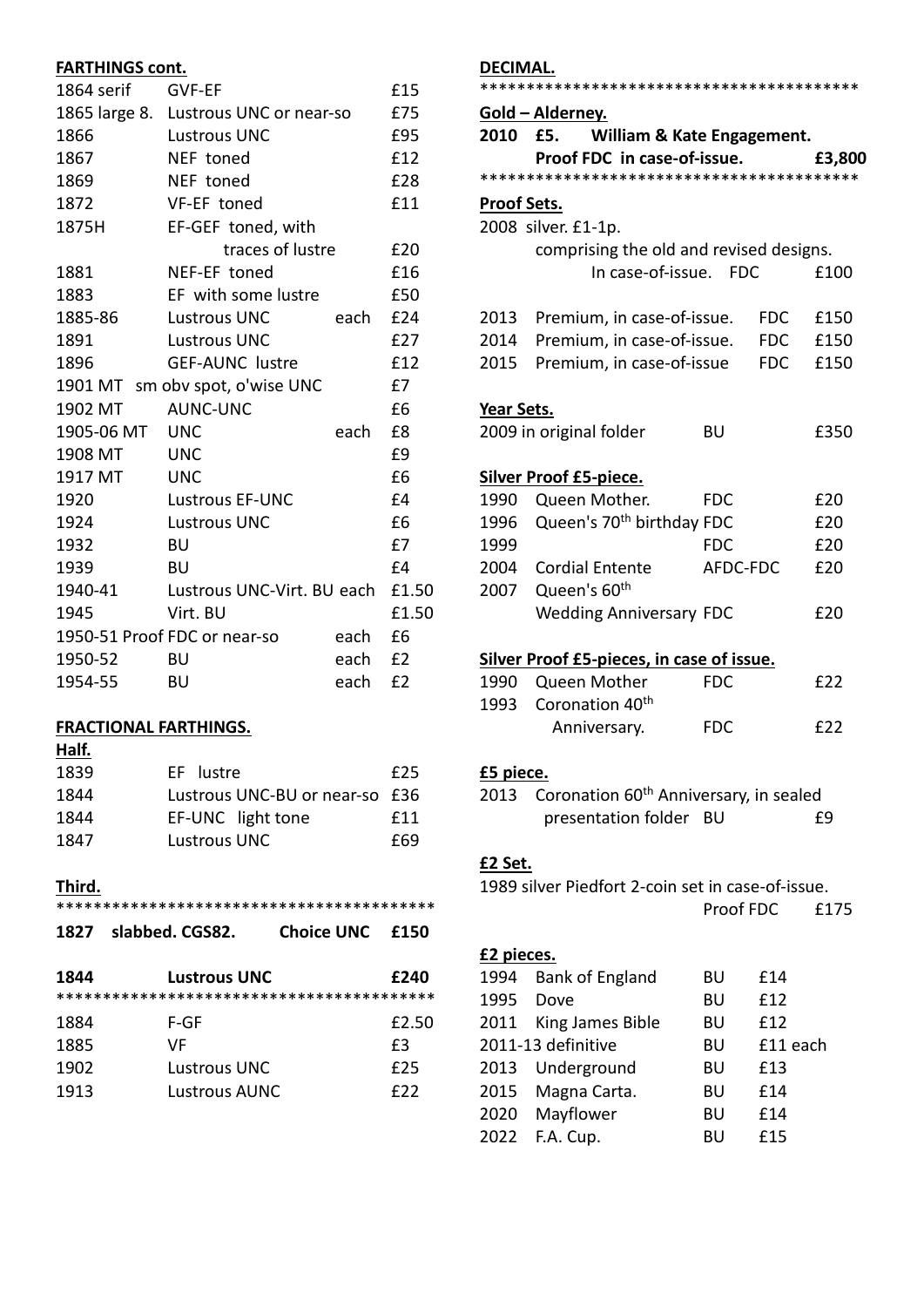#### **DECIMAL cont.**

#### **50p. pieces.**

| <u>50p. pieces.</u> |                                                       |      |                |               |        |
|---------------------|-------------------------------------------------------|------|----------------|---------------|--------|
|                     | 1992-3 E.U.<br>1998 NHS                               |      | <b>BU</b>      | BU each £75   | £75    |
|                     |                                                       |      |                |               |        |
|                     |                                                       |      |                |               |        |
| 2009 Kew            |                                                       |      | BU             |               | £200   |
|                     | 2009 Kew Proof FDC                                    |      |                |               | £395   |
|                     |                                                       |      |                |               |        |
|                     | 2016 Puddleduck                                       |      | BU             |               | £13    |
|                     | 2019 Diversity                                        |      | <b>BU</b>      |               | £8     |
|                     | 2020 Olympics                                         |      | <b>BU</b>      |               | £45    |
| <u>20p. pieces.</u> |                                                       |      |                |               |        |
|                     | 2008 undated mule. Virt. BU                           |      |                |               | £85    |
| <u>10p. pieces.</u> |                                                       |      |                |               |        |
| 2018 letters.       |                                                       |      |                |               |        |
|                     | B, C, D, E, F, G, H, I, M, N, P, Q, S, T, U, V, W, Y, |      |                |               |        |
|                     |                                                       |      |                | BU each £3.50 |        |
|                     |                                                       |      |                |               |        |
|                     |                                                       |      |                |               |        |
|                     |                                                       |      |                |               |        |
|                     |                                                       |      |                |               |        |
|                     | <u>MEDALLIONS.</u>                                    |      |                |               |        |
|                     | 1597 Battle of Turnhout.                              |      |                |               |        |
|                     | By Bijlaer 668 MI 166/52                              |      |                |               |        |
| Ar.                 | 51mm.                                                 | - EF |                |               | £2,200 |
|                     | 1650 Oliver Cromwell, Lord General. Uniface.          |      |                |               |        |
| By Simon.           | E180b. MI 388/7                                       |      |                |               |        |
|                     | Ar. 27 x 30mm. EF toned Rare £475                     |      |                |               |        |
|                     | 1683 Charles II Presentation Medal.                   |      |                |               |        |
|                     | By Roettier. 6267 MI 595/277                          |      |                |               |        |
|                     | Ar, 53mm. EF light tone Rare £1,800                   |      |                |               |        |
|                     | 1689 Coronation of William & Mary.                    |      |                |               |        |
|                     | By Smeltzing/                                         |      | MI 671/43      |               |        |
|                     | Ar. 49mm. EF lustrous. Rare £2,200                    |      |                |               |        |
|                     |                                                       |      |                |               |        |
|                     | <b>1691</b> Deventer Testimonial, Devotion to         |      |                |               |        |
|                     | William III.                                          |      |                |               |        |
| By Luder.           | E344 MI 48/237                                        |      |                |               |        |
|                     | Ar. 47mm. EF light tone Rare £2,400                   |      |                |               |        |
|                     | 1719 Marriage of James III and Princess               |      |                |               |        |
|                     | Clementina.                                           |      |                |               |        |
|                     | By Hamerani.                                          |      | E485 MI 446/52 |               |        |
|                     |                                                       |      |                |               |        |

Ar. 48mm. EF light tone Rare £1,250

### **1721 Prince James, the Only Safeguard.**

|     | By Hamerani. | E493 MI 454/63 |        |
|-----|--------------|----------------|--------|
| Ar. | .50mm.       | EF light tone  | £1.050 |

**1727 Coronation of Queen Caroline.**

|     | By Croker.         | E512 MI 480/8  |      |
|-----|--------------------|----------------|------|
| Ar. | 34 <sub>mm</sub> . | <b>GVF-NEF</b> | £175 |

#### **1737 Death of John Conduitt.**

By Tanner. E538 MI 618/73 Ae. 58mm. EF light tone Rare £195 *1688-1737. He was a politician and Master of the Mint from 1727-37. Ref: The History of Parliament.*

#### **1746 Battle of Culloden.**

| By Yeo. |       | E604 MI 613/278       |  |  |  |
|---------|-------|-----------------------|--|--|--|
| Ae.     | 51mm. | EF but seb. Rare £225 |  |  |  |

#### **1762 & 63. Births of George, Prince of Wales,**

|     | By Pingo. | E705 BHM84 |     |
|-----|-----------|------------|-----|
| Br. | 29mm.     | VF.        | £89 |

| 1764 Prince Frederick Elected Bishop of |  |
|-----------------------------------------|--|
| Osnabruck.                              |  |
|                                         |  |

| By Pingo. |       | E706a BHM90   |      |
|-----------|-------|---------------|------|
| Ar.       | 45mm. | EF light tone | £275 |

#### **1765 Death of William, Duke of York.**

|    | By Van Nost.       | E709 BHM91           |      |
|----|--------------------|----------------------|------|
| Ae | 38 <sub>mm</sub> . | <b>AUNC</b> lustrous | £250 |

#### **1770 Death of John Bell.**

 BHM143 Ar. 35mm. AUNC toned RR £270 *'Investigator of nature and antiquity'- inscription on this medallion. Ref: British Museum.*

#### **1775 Gold Recoinage.**

| By Kirk. |          | E762 BHM202 |      |
|----------|----------|-------------|------|
| Ae.      | $42$ mm. | EF lustre   | £300 |

#### **1783 Relief of Gibraltar.**

| By Reich. |          | E802 BHM254   |      |
|-----------|----------|---------------|------|
|           | WM 43mm. | EF or near-so | £160 |

#### **1789 George III – Recovery from Illness.**

By Droz. E826 BHM311 Barton's metal. 35mm. UNC light tone RR £300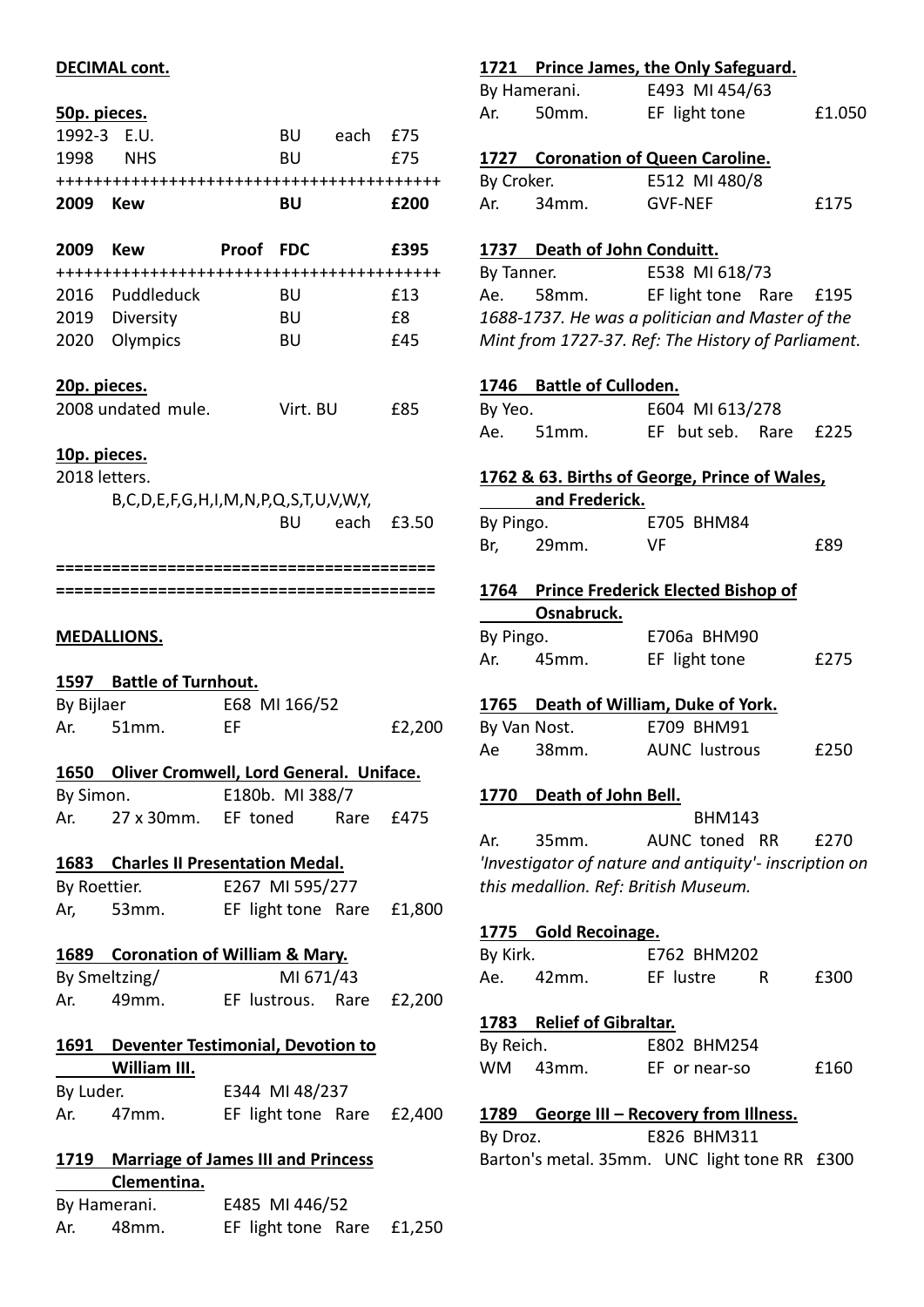## **MEDALLIONS, cont.**

|             |                                   | 1791 Death of Lord Effingham, Master of the     |      |
|-------------|-----------------------------------|-------------------------------------------------|------|
|             | Mint.                             |                                                 |      |
|             | By Milton.                        | E844 BHM353<br>Ae, gilt. 35mm. AUNC some toning |      |
|             |                                   | <b>RRR</b>                                      | £95  |
|             | 1792 George, Prince of Wales.     |                                                 |      |
|             | By Barnet.                        | E848 BHM361                                     |      |
|             | Ae. 48mm.                         | EF light tone                                   | £220 |
|             |                                   | 1794 Admiral Howe - Naval Victory, 1st June.    |      |
|             | By Kuchler.                       | E855 BHM383                                     |      |
|             | Ae. 48mm.                         | AEF toned                                       | £250 |
|             | 1797 Battle of Camperdown.        |                                                 |      |
|             |                                   | By Hancock. E884 BHM426                         |      |
| WM 49mm.    |                                   | <b>GVF</b>                                      | £95  |
|             |                                   |                                                 |      |
|             | 1799 Death of Earl Howe.          |                                                 |      |
| By Wyon.    |                                   | E909 BHM468                                     |      |
|             |                                   | WM 38mm. BU or near-so!                         | £65  |
|             |                                   |                                                 |      |
|             |                                   | 1803 National Edition of Shakespeare's Works.   |      |
|             | By Kuchler.                       | E950 BHM553                                     |      |
|             |                                   | Ar. 48mm. EF light tone                         | £120 |
|             | 1805 Death of Lord Nelson.        |                                                 |      |
| By Abramson |                                   | <b>BHM574</b>                                   |      |
|             | Ar. 40mm.                         | EF-GEF light tone RR £850                       |      |
|             |                                   |                                                 |      |
| By Webb.    | 1805 Death of Nelson.             | E957 BHM577                                     |      |
|             | Ae. 53mm.                         | EF light tone                                   | £330 |
|             |                                   |                                                 |      |
|             | 1817 Death of Princess Charlotte. |                                                 |      |
| By Webb.    |                                   | E1097 BHM940                                    |      |
|             | Ar. 50mm.                         | EF toned<br>R –                                 | £495 |
|             | 1820 Trial of Queen Caroline.     |                                                 |      |
| By Durand.  |                                   | E1131 BHM1026                                   |      |
|             | Ae. 82mm.                         | <b>GVF</b>                                      | £300 |
|             |                                   | 1827 Earl of Eldon, Lord Chancellor.            |      |
| By Voight.  |                                   | E1197 BHM1308                                   |      |
|             | Ar. 48mm.                         | UNC or near-so; toned                           |      |
|             |                                   | R                                               | £395 |
|             |                                   |                                                 |      |
|             | 1830 Accession of William IV.     |                                                 |      |
|             | By Thomason.                      | E1221 BHM1423                                   |      |

Ae. 55mm. EF or near-so; toned R £200

|              | 1831 Coronation of William IV.                |                |      |      |
|--------------|-----------------------------------------------|----------------|------|------|
|              | By Wyon.                                      | E1251 BHM1475  |      |      |
|              | Ar. 33mm. AUNC                                |                |      | £160 |
|              | 1831 Coronation of William IV.                |                |      |      |
|              | By Wyon. E1251 BHM1475                        |                |      |      |
|              | Ae. 33mm. EF toned                            |                |      | £85  |
|              | 1831 Coronation of William IV.                |                |      |      |
| By Wyon.     |                                               | <b>BHM1476</b> |      |      |
|              | Ae. 68mm.                                     | EF.            | R.   | £320 |
|              | 1831 Coronation of William IV.                |                |      |      |
| By Ingram.   |                                               | <b>BHM1484</b> |      |      |
|              | WM 55mm.                                      | <b>NEF</b>     |      | £45  |
|              |                                               |                |      |      |
|              | 1831 Coronation of William IV.                |                |      |      |
|              |                                               | <b>BHM1497</b> |      |      |
|              | WM 47mm.                                      | <b>AUNC</b>    |      | £48  |
|              | 1838 Coronation of Queen Victoria.            |                |      |      |
|              | By Barber. E1311 BHM1803                      |                |      |      |
|              | WM 61mm. Lustrous NEF                         |                |      | £89  |
|              | 1839 Lloyd's Medal.                           |                |      |      |
|              | By Wyon.                                      | E1333          |      |      |
|              | Ae. 73mm.                                     | EF toned       |      | £350 |
|              | 1840 Birth of Victoria, Princess Royal.       |                |      |      |
| By Halliday. |                                               | E1345 BHM1954  |      |      |
| <b>WM</b>    | 45mm.                                         | <b>NEF</b>     | RRRR | £125 |
|              |                                               |                |      |      |
|              | c1840 Punch's Medal. [ex-Baldwin's]           |                |      |      |
| <b>WM</b>    | 25mm.                                         | Virt. BU       |      | £120 |
|              | 1848 Stephenson Medal - I.C.E. Prize.         |                |      |      |
| By Wyon.     |                                               | E1429 BHM2311  |      |      |
|              | Ae. 47mm.                                     | <b>EF</b>      | RR I | £250 |
|              | 1863 Princess Alexandra of Denmark,           |                |      |      |
|              | <b>Entry to the City of London.</b>           |                |      |      |
| By Wyon.     |                                               | E1561 BHM2783  |      |      |
| Ae.          | $77$ mm.                                      | EF             |      | £240 |
|              |                                               |                |      |      |
|              | 1872 Prince of Wales, National Thanksgiving.  |                |      |      |
| By Wyon.     |                                               | E1618 BHM2928  |      |      |
|              | Ae. 77mm.                                     | EF             |      | £225 |
|              | 1893 Christian & Louise, Visit to the City of |                |      |      |
|              | London.                                       |                |      |      |
|              | By Bowcher.                                   | E1783 BHM3454  |      |      |

Ae. 75mm. NEF 6160